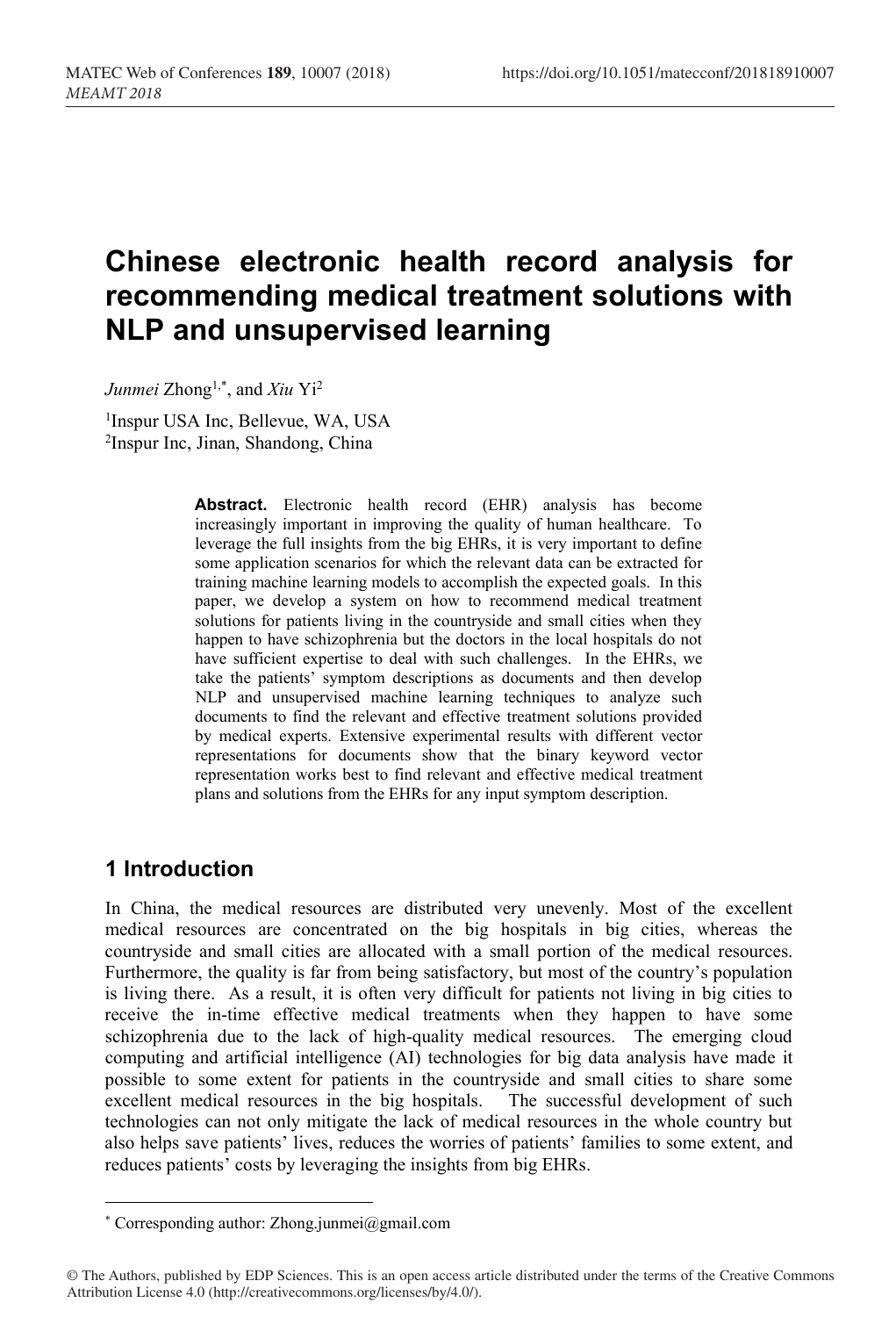In this paper, we develop NLP and machine learning techniques to analyze patients' EHRs in our cloud to find the available relevant and effective treatment solutions provided by medical experts in big hospitals according to the input patient's symptom description. The recommender system works in two steps: first, it finds the relevant symptoms from the EHRs according to the input patient's symptom, then it finds their corresponding medical treatment solutions provided by the medical experts. As a result, the symptom matching process is used as an indexing procedure to find the relevant medical treatment solutions. For machine learning, it generally has two typical forms, supervised and unsupervised learning. However, due to the dynamic and random characteristics of patients' symptoms, it is impossible to use supervised learning to accomplish the recommender system, and unsupervised learning is practically feasible for finding the relevant documents in the EHRs with respect to the input symptom. In this paper, each patient's symptom is taken to be a document. For documents' vector representation, we have tried the following representations: Vector space models with the TF-IDF weighting method for tokens, binary representation for tokens, binary representation for keywords, the averaged distributed word embeddings with word2Vec, and the doc2Vec for document representation. For document clustering analysis, we choose the Cosine similarity as the quantitative metric to cluster the relevant documents with respect to any input document: a patient's symptom description. With this recommender system, when a patient in the countryside has schizophrenia and the local hospital doctors do not have sufficient expertise to deal with such challenging cases, the doctors can resort to finding the available effective treatment solutions of the similar symptoms from the EHRs. Furthermore, if necessary, they can find the corresponding doctors' contact information for immediate consultation under urgent situations. The successful development of this system can also benefit doctors in big hospitals when they have patients who happen to have schizophrenia, offering the potential of all weather sharing of the medical resources in the whole country.

# **2 Methodologies**

The framework of this recommendation system consists of 3 components: data collection, feature extraction with NLP algorithms for document representation, and the quantitative similarity measurement calculation for clustering relevant documents with respect to any input patient's symptom document.

# **3 Data collection**

The EHRs are collected from some big hospitals in Shandong Provinces, China, which are composed of 85 selected tables ranging from outpatient records, inpatient records, lab testing results, patient demographical information, doctor information, hospital information, medication information, diagnosis records, and treatment information. The EHRs are characterized by heterogeneity, high dimensionality, missing values, noise, sparseness, incompleteness, inconsistencies (different hospitals and doctors have different standards and different terms to describe the same diseases), random errors and bias. We first analyse these tables according to the underlying clinic process to construct individual complete clinic records from these 85 tables then we extract each patient's individual symptoms and the corresponding treatment solutions, prescriptions provided by the doctors, together with the doctor's contact information. Afterwards, we take each patient's symptom description in each clinic record as a document for the follow-up analysis with NLP and machine learning methodologies. We totally have 1.01 million such constructed clinic records/documents in our EHRs, and after data cleaning to remove those records without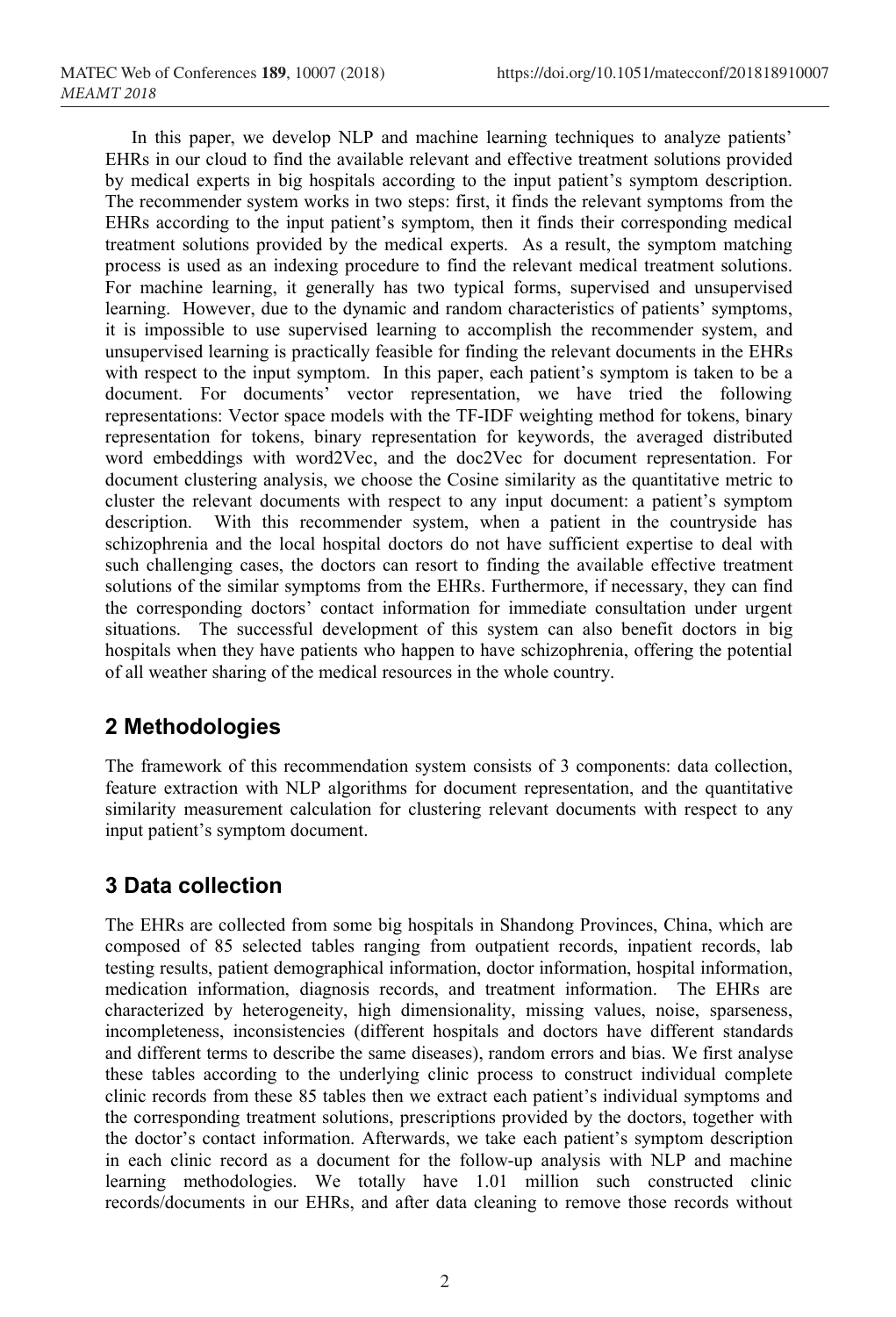having symptom descriptions and/or medical treatment solutions, we get 300K meaningful records.

## **4 Feature extraction with NLP algorithms**

To represent each document with a feature vector for measuring the similarity between different documents, we tokenize the documents to get tokens, and extract the keywords, respectively with Han LP [1], an open source software for Chinese texts tokenization, and then we generate a vector for each document. We have tried different representations, which include the TF-IDF weighting method for tokens, the binary representation for tokens, the binary representation for keywords, the averaged word vector of the word2Vec embeddings [2] for each document, and the vector of doc2Vec [3].

#### **4.1 The bag of words (BOW) method**

The BOW method makes use of individual words and/or N-Grams as features for document representation, which is called a feature vector in machine learning and pattern recognition. All the tokens and/or N-Grams constitute the vocabulary of the documents. For individual features, we have both binary representation and TF-IDF weighting method to get their values. For the binary representation, it does not count the number of occurrences of the tokens in the documents but only considers the presence and absence of the individual tokens. If a token is present in the document, its value is 1, otherwise 0. For the TF-IDF weighting method, it is the product of two statistics, the term frequency and inverse document frequency. The consideration of the term frequency assumes that the more frequent a token appears in the document, the more important the token for the topics of the document. At the same time, the inverse document frequency is used to offset the impact of common words shared by all documents. But the BOW method suffers from the following issues:

Sparsity, most of the words in the vocabulary are absent from individual documents, resulting in the term-document matrix consisting of a lot of unwanted zeros. This challenges the machine learning algorithms, easily causing overfitting problem for the models since a lot of instances, relationships between features, are not available in the training data.

The document representation (a TF-IDF or a binary vector) does not take the word order into account and only considers the occurrence of a word independent of the others, which is not true from both semantic and syntactic point of view.

High dimensionality. Large corpora can have at least thousands of words (features). On top of this, if 2-grams or 3-grams are included, the number of features per document increases significantly. It could generate an even sparser term-document matrix and lead to insufficient RAM problem when we try to hold the entire matrix in the RAM. Not all features are important, and modelling the data with so many features is easy to lead to overfitting for supervised learning when no sufficient labelled samples are provided.

#### **4.2 Word2Vec**

The Word2vec algorithm consists of a bunch of related models that are used to generate a distributed representation of word embeddings. These models are the continuous bag-ofwords (CBOW) and the skip-gram as illustrated in Figure 1, in which the left scheme is the CBOW model, and the right side is the Skip-gram model.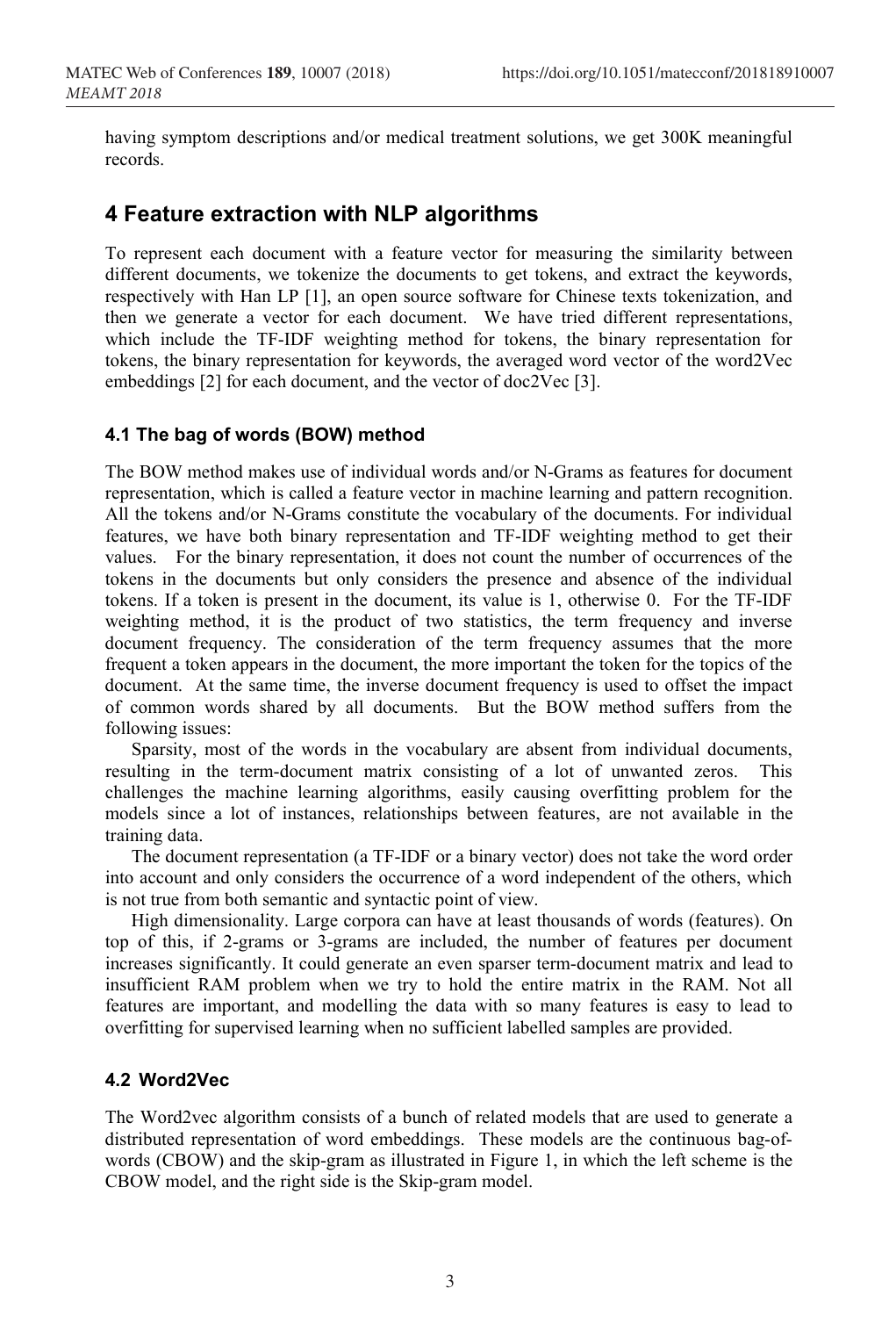

**Fig. 1.** The illustration of CBOW and Skip-gram models in Word2Vec with courtesy of T. Mikolov etc. [2].

In the CBOW architecture, the model predicts the current word from its surrounding context words within a context window centred at the current word w(t), while for the skipgram model, it predicts its surrounding context words within a window according to the current word. A Word2vec model can be trained with the hierarchical Softmax and/or negative sampling method. The hierarchical Softmax method uses a Huffman tree to reduce the computational complexity while the negative sampling method accomplishes this goal and improves the vector quality of low-frequency words by only sampling a few negative samples for updating the vectors for each iteration instead of updating all negative words' vectors. Also, the high-frequency words are down-sampled and the low-frequency words are up-sampled by lifting their frequencies in the negative sampling process. These models are the two-layer shallow neural networks. Word2vec takes as its inputs the high dimensional one-hot vectors of a large corpus of texts and produces a vector space of several hundred dimensions such that each unique word in the corpus is represented by a dense vector in the embedded low-dimensional vector space. A very salient feature of this kind of word embeddings is that word vectors are such points in the vector space that semantically similar words' vectors are close to each other. This offers the great benefit that for a word, we can infer its semantically similar words from the vector space if the word's vector is known and hence word2Vec has attracted tremendous attention in text analysis. One way of using the word vectors for document classification and clustering analysis is to take the averaged word vectors in a document as shown in Figure 2, forming a single vector to represent a document. Another way of using word embeddings for text classification is for sentence classification with CNN in which the individual words' vectors of the sentence are taken as the inputs for training the classification model [4].

#### **4.3 Doc2Vec**

Doc2Vec [3] is an extension of Word2Vec that tries to model a single document or paragraph as a unique real-valued dense vector in addition to generating the word vectors for individual words in the corpus. Just like word vectors generated by word2Vec, which provide semantic inference for individual words, a document vector generated by doc2Vec, the Paragraph id shown in Figure 2, can be thought of reflecting some semantic and topic information of the document. As a result, the document vectors of similar documents tend to be close to each other in the vector space. It is very useful for document classification or clustering analysis with the generated single document vector. Applications include sentiment analysis [5] and text classifications.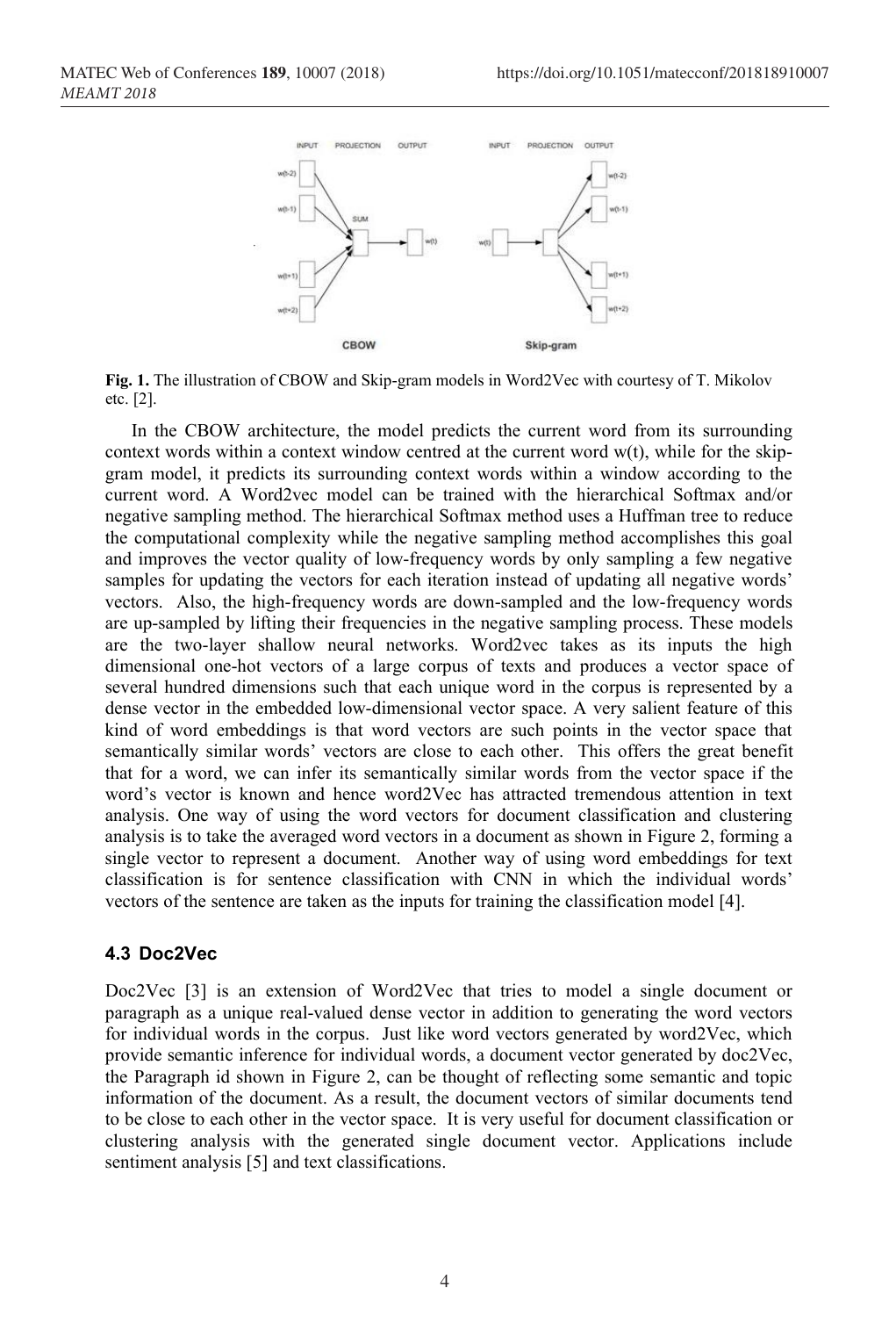

**Fig. 2.** A framework for learning paragraph vector with courtesy of Quoc Le, etc. [3].

### **5 The unsupervised clustering algorithm**

To find effective medical treatment solutions from the EHRs for any input patient's symptom description, we propose to first locate the similar symptom descriptions in the EHRs and then find their corresponding medical treat solutions, medication prescription, and doctors' contact information for consultation purposes. So, the similar symptom descriptions act as the indices to the relevant and effective medical treatment solutions. Having generated a vector for each document/symptom description, it is natural for us to cluster all similar documents with respect to the input document. For this, we measure the similarity between any two documents by calculating the numerical value of similarity metric between the two documents' vectors. The higher the similarity, the more similar they are and the more relevant the corresponding medical treatment solution. We calculate the normalized cosine similarity between any two vectors A and B as the quantitative metric to measure their similarity:

$$
\text{similarity} = \cos(\theta) = \frac{\mathbf{A} \cdot \mathbf{B}}{\|\mathbf{A}\|_2 \|\mathbf{B}\|_2} = \frac{\sum_{i=1}^{n} A_i B_i}{\sqrt{\sum_{i=1}^{n} A_i^2} \sqrt{\sum_{i=1}^{n} B_i^2}}
$$
(1)

For each patient's document of symptom description, we select the top 10 treatment solutions according to the sorted similarities of their symptom descriptions in the EHRs in decreasing order. Furthermore, to make sure that all top 10 medical solutions are relevant, an additional condition must be satisfied that their corresponding similarities are higher than a threshold, which is learned with some labelled records.

### **6 Experimental results and analysis**

We have first investigated 4 document representations: TF-IDF vector for tokens, binary vector for tokens, the averaged word embeddings with word2Vec, and doc2Vec. For optimizing the word2Vec, we have investigated 4 models: CBOW with hierarchical Softmax, CBOW with negative sampling, skip-gram with hierarchical sampling, and skipgram with negative sampling. Finally, the CBOW model with negative sampling is selected with the optimized hyperparameters: window=3, dimension=200, the threshold for low frequency threshold is 1e-5, 5 samples are used for negative sampling, and iterNum = 10. However, from experimental results, we find out that they do not do well for our specific data set. The returned results are not all relevant to the input document by our visual checking. After careful study with additional investigations, we find out that the binary vector of keywords extracted by Han LP [1] works best by visually checking the returned